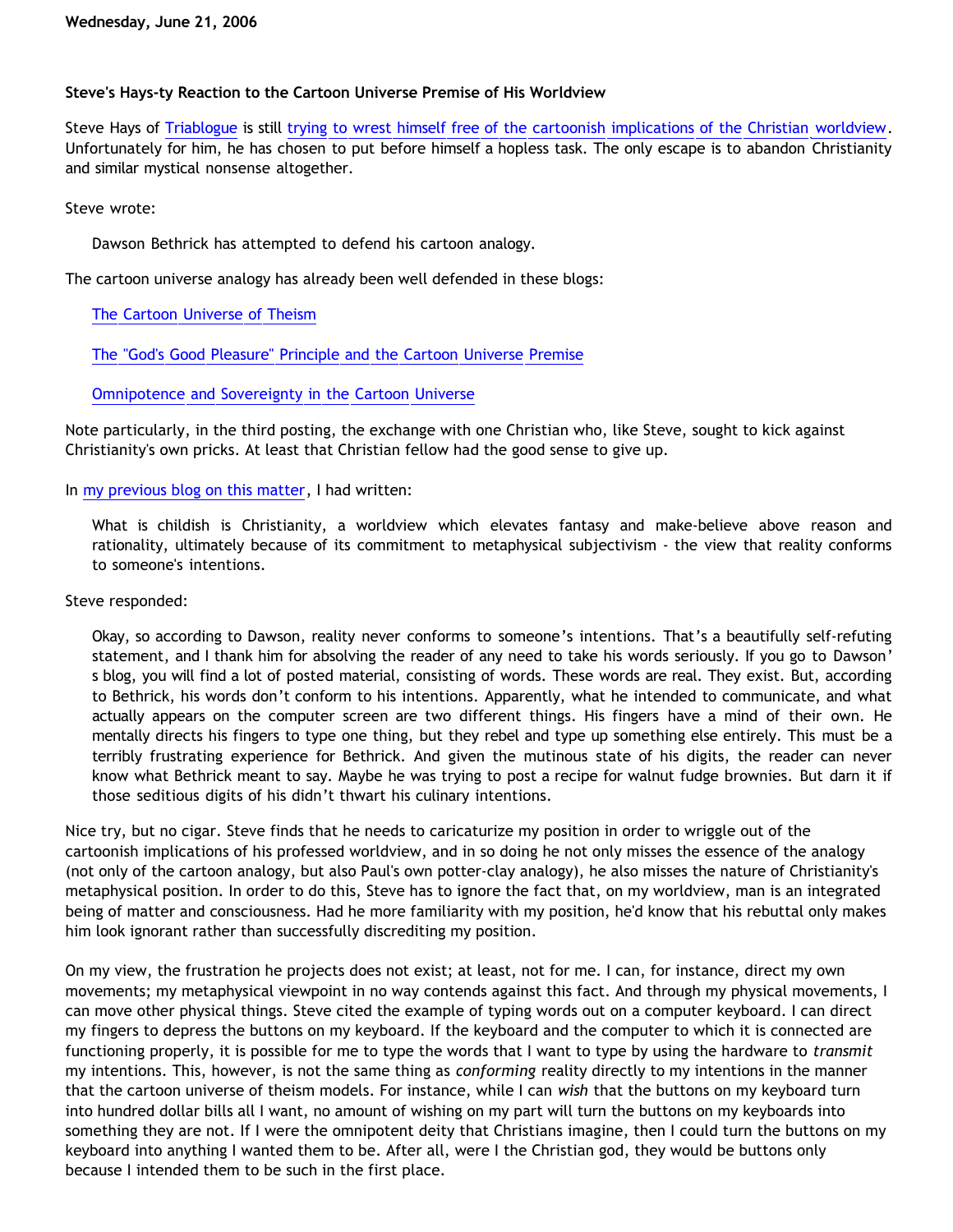No, the objects of awareness do not obey wishes. I can wish that pizza, potato chips and apple fritters are not fattening when consumed in mass quantities. But the objects of the universe will not obey my wishes; pizza, potato chips and apple fritters will remain as fattening as they are no matter what I wish, no matter how hard I wish it. Because I am an integrated being of both matter and consciousness, I am able to direct my own movements. But even this has its limitations. No matter how much I wish, I cannot fly like a bird does, nor will I ever be able to run a mile in 60 seconds. If reality conformed to my intentions, however, there would be no such obstacles to such endeavors. In the non-cartoon universe of atheism, I must govern my actions according to nature's constraints. My wishing will not override them.

Now, notice that the cartoon universe analogy does *not* rely on a caricature of Christianity. After all, Christianity asserts the existence of a creator-god *whose intentions directly control the objects which make up the universe*. According to this view, nature's constraints do not impede the ruling consciousness' ability to control the objects of the universe, just as in a cartoon the images we see act according to the intentions of the cartoon's illustrator. According to Christianity, if a man has two arms, it is only because the Christian god *wanted* it that way. If a slice of pizza has 600 calories, it is only because the Christian god *wanted* it that way. Nothing in the universe is the way it is without the Christian god's consent and decree. The Christian worldview is emphatic about the "all-controlling sovereignty" it claims on behalf of its god. As Boettner puts it:

Amid all the apparent defeats and inconsistencies of our human lives, God is actually controlling all things in undisturbed majesty. Even the sinful actions of men can occur only by His permission and with the strength that he gives the creature. And since He permits not unwillingly but willingly, then all that comes to pass - including even the sinful actions and ultimate destiny of men - must be, in some sense, in accordance with what He has eternally purposed and decreed. [\(The Reformed Faith\)](http://www.salemreformed.org/SynopsisoftheReformedFaith.html)

Like the cartoonist who controls the events that take place in his cartoons,

God controls all events and outcomes (even those that come about by human choice and activity) and is far more capable and powerful than modern machines. (Bahnsen, *Van Til's Apologetic*, p. 489n.43)

Van Til affirms the same position:

God controls whatsoever comes to pass. (*The Defense of the Faith*, 3rd ed., p. 160.)

Similarly, in the context of a cartoon, the cartoonist controls whatsoever comes to pass. Nothing in the cartoon will appear unless the cartoonist willingly permits it to be there. The cartoon universe premise is particularly evident in the biblical notion of miracles. Take for example the miracle that the gospel of John has Jesus perform at the wedding of Cana. When it is discovered that there is no wine for the wedding guests, Jesus wishes the water in the six waterpots to turn into wine, something we would only see in cartoons. What the cartoon universe analogy serves to illustrate to a far greater degree than Paul's potter-clay analogy can hope to show, is the pervasive will-based sovereignty that Christians imagine their god has over the contents of the universe. Just as the universe is said to be dependent on the Christian god's intended designs for its origin and existence, the cartoon is dependent on the cartoonist's intended designs for its origin and existence. The contents of the universe, on Christianity's own premises, are what they are because the Christian god *wants* them that way. Similarly with the contents of a cartoon: they are what the cartoonist *wants* them to be.

Steve asks:

Does Bethrick believe that his computer keyboard can talk back to him and challenge his intentions?

Of course not, because I do not believe that the universe is analogous to a cartoon. A cartoon can portray a talking computer keyboard, one which dialogues with its user. And according to Christianity and the powers it attributes to its god, this is in the realm of possibility, for it endorses the view that reality is dependent on its god's conscious intentions. The serpent in the garden, for instance, holds a conversation with Eve, the woman that was produced when the Christian god commanded Adam's rib to become "an help meet for him" (Gen. 2:18).

#### Steve asks:

Or does Bethrick believe that he can impose his will on the medium to make it say and do whatever he wants?

I can only "impose my will" on my own being, which is an integration of both matter and consciousness. My will does not directly manipulate the keys on my keyboard. If it did, I would not need to use my fingers to type them. Even in the case of volitionally directing the movements of my fingers, this only occurs within certain constraints within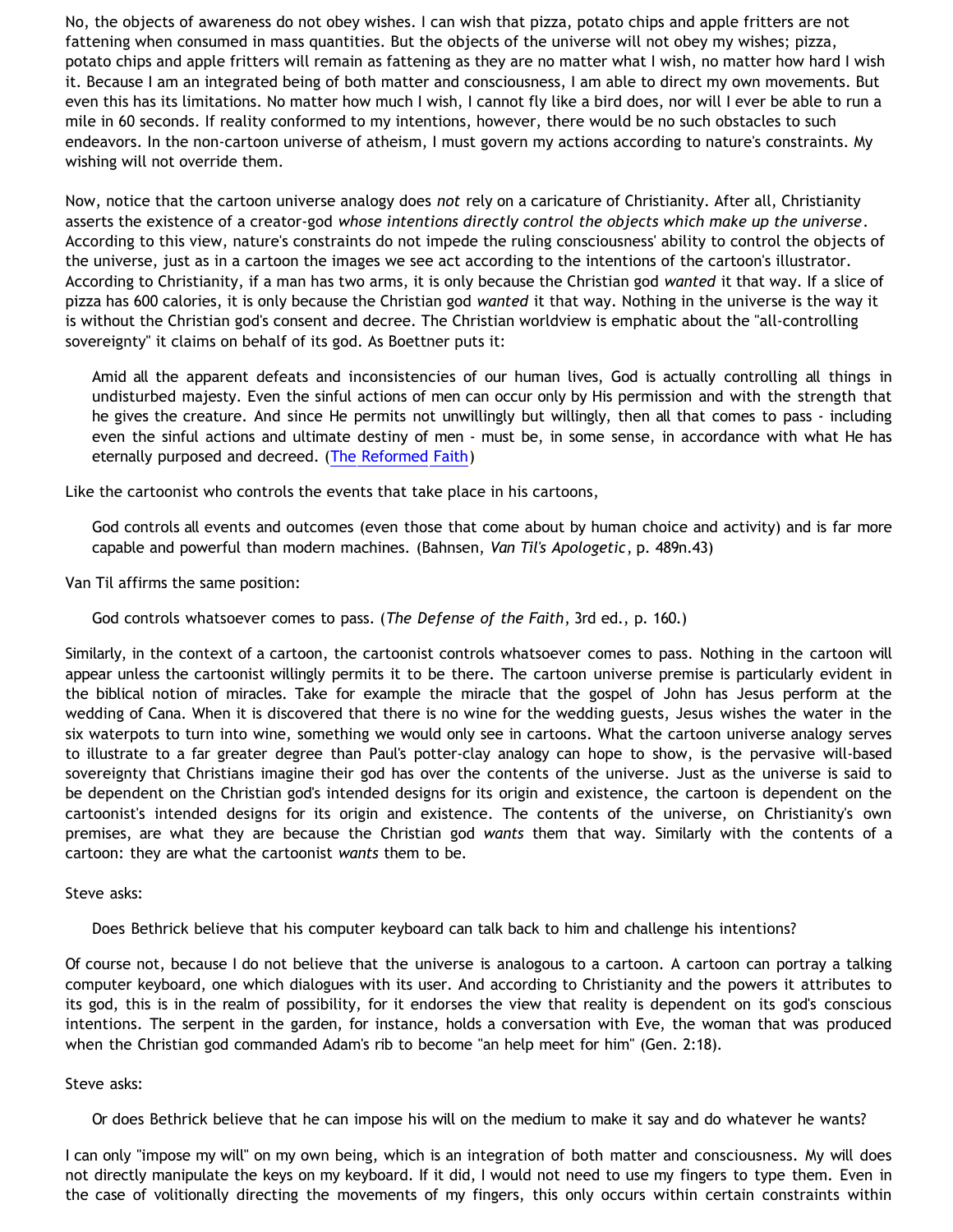which I must work if I am to achieve my aims. I cannot, for instance, type 5,000 words per minute, or make the words flash in five different colors when they are read by someone named Hank or Judy. If all my fingers are broken or my hands are cut off, I'm not going to be able to type in the first place.

Steve writes:

If so, then Bethrick must imagine that he's living in a cartoon universe wherein his fingers and keystrokes conform to his wishes.

Non sequitur. The keystrokes conform to the physical interaction of my fingers. If I did not have fingers, or if I forewent their use, the keys on my keyboard would not type out my thoughts as I think them. And in using my fingers to type, they do not conform exactly to what I wish, as I pointed out above. Nature requires me to practice my typing to develop my ability, and check my accuracy as I go. That's the non-cartoon universe of atheism in which I live. But whether or not I'm imagining that I live in a cartoon universe is irrelevant to whether or not Christianity likens the universe essentially to a cartoon. Steve is simply trying to lash out at me, but this won't alleviate his problems.

## I wrote:

Indeed, if Paul's clay is sufficiently analogous to the Christian deity's creatures, how is a cartoon, whose fit within the context of Christianity's claims is so much stronger than Paul's clay, any less analogous? Indeed, to whom did Paul show that the potter's clay is sufficiently analogous to the Christian deity's creatures? If Christians find Paul's reasoning in Romans 9 sufficient for purposes of illustrating his point, how is the cartoon universe analogy any less sufficient?"

## Steve responded:

It's disanalogous inasmuch as Bethrick is indulging in a bait-and-switch tactic. The true reason he seizes upon the cartoon analogy is due to the fictitious connotations of cartooning.

The fictitious connotations of cartooning are sufficiently fitting for a worldview based on fictitious premises, especially one which asserts a universe-creating, reality-ruling consciousness to whose will everything conforms. So there's no problem with my position here.

Steve writes:

Bugs Bunny isn't real.

And neither is the Christian god.

Steve tried to encapsulate the cartoon universe premise of theism as follows:

- a) Cartoons are fictitious
- b) The Christian worldview is analogous to a cartoon
- c) Ergo, the Christian worldview is fictitious

Steve views my analogy as an argument proving that Christianity is false. But readers should see that I did not attempt to draw this conclusion. The analogy simply brings out the absurdity of Christianity, and, having thus exposed it, leaves it up to the individual to decide for himself if a worldview which conceives of the universe in a manner like unto cartoons can offer a reliable guide to living. If the believer wants to believe Christianity in spite of its absurdity, he's free to believe it. But my question is whether or not he acts as if he lives, moves and has his being in the cartoon universe that Christian theism implies. My bet is that he conducts himself as I do, recognizing that the universe is not analogous to a cartoon.

Steve thinks that the cartoon universe analogy is flawed. He writes:

a) In order for his analogy to work, he must show that Christianity is analogous to cartooning it is fictitious aspect. He has, however, offered absolutely not supporting argument for that comparison.

Again, characteristic of Christians, Steve seeks to put a burden on my shoulders, albeit rather clumsily, even though he's made absolutely no progress in dispelling the cartoon universe analogy. Christianity's analogues to a cartoonist and the cartoons he creates are the Christian god and the universe as Christians imagine it. They imagine that the universe was created by an act of consciousness (according to their mythology, the Christian god *willed* the universe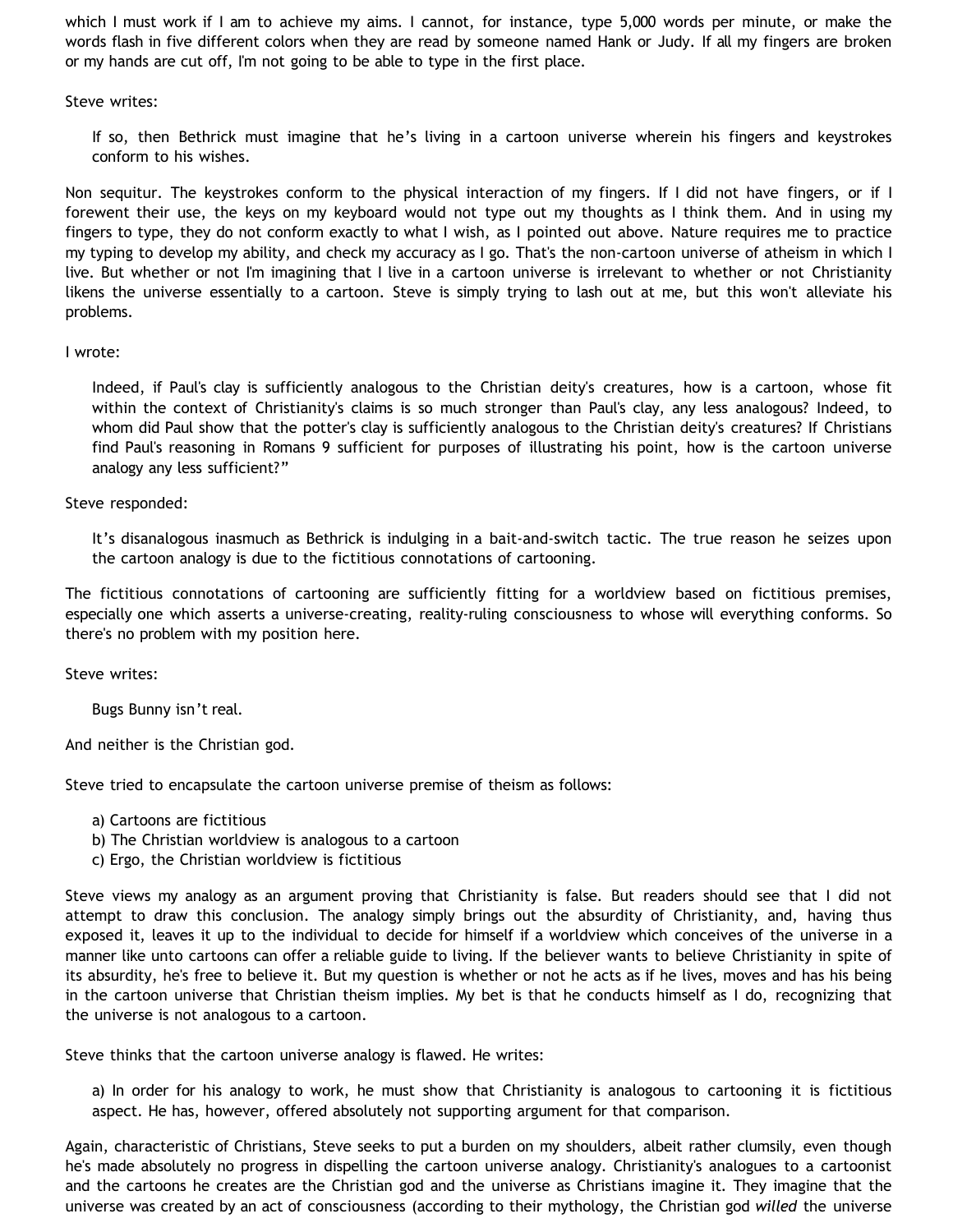into being), and that the objects populating it *conform* to the creator's wishing. For instance, man has two legs and two arms, not because of biological causes, but because the creator-god *wanted* him to have two arms and two legs. The Christian god could just as easily have created man with 22 arms and 14 legs. Since Christians believe that their god created the universe, they claim that their god is "bigger" than the universe, and that nothing in the universe is exempt from its "all-controlling sovereignty." Similarly, a cartoonist can choose to draw images with two arms and two legs, and he can also choose to draw them with 22 arms and 14 legs if he so pleases. The cartoonist is "bigger" than his cartoons in the sense that he calls the shots in dictating what takes place in them. To the extent that Christians claim that the universe was created by the Christian god and possesses the nature that it allegedly gave to it, Christians are affirming the cartoon universe premise that is integral to its form of theism.

That having been said, however, it is unlikely that someone who wants to believe in a cartoon universe is going to accept any demonstration of the inherent falsehood of such a model. Steve is a prime example of such stubbornness and futility. It is, however, self-apparent to me that the cartoon universe premise of theism completely misconstrues the nature of the universe, since I have found no evidence of a consciousness which can manipulate its objects by means of mere wishing, as the Christian god is said to be able to do. In fact, all evidence that I have reviewed demonstrates precisely the opposite case: that consciousness must conform to its objects rather than having the power to conform its objects to its intentions, as I have explained numerous times in my writings. In fact, the very concept of truth itself assumes that the task of consciousness is not to create its objects and assign their identities at whim (cf. metaphysical subjectivism), but to perceive and identify them by means of proper names and concepts. The very concept of truth, then, necessarily assumes the non-cartoon universe of atheism.

Steve then said:

b) He also has the analogy backwards. In cartooning, the cartoonist is real,—but the cartoon is fictitious. So even if the analogy held, it would be predicated on the actual existence of the (divine) cartoonist.

Here Steve's reaching becomes most desperate. So anxious to validate his god-belief, he seeks to twist criticism out of shape in order to make it seem like it is confirming his view. But as Steve himself pointed out in [his previous](http://triablogue.blogspot.com/2006/06/incinerating-bethrick.html) [message,](http://triablogue.blogspot.com/2006/06/incinerating-bethrick.html) "an analogy falls short of identity"; [I pointed this out](http://bahnsenburner.blogspot.com/2005/04/omnipotence-and-sovereignty-in-cartoon.html) to Christian defender Tim Hudgins long ago. The analogy is an illustration by approximating a relationship in terms of relatively more familiar parallels. There are of course insignificantly disanalogous elements to the overall comparison, however more so in the case of Paul's ptter-clay analogy than in the cartoon universe analogy (but we don't see Steve faulting Paul's analogy for this). These minor disanalogies in no way damage the essential point of the analogy, any more than a lump of clay not having flesh and bones impacts Paul's analogy in Romans 9.

Moreover, the cartoon analogy is in no way predicated on the actual existence of a divine anything. In fact, it is predicated on a metaphysical position which is anathema to that affirmed by Christianity, but without which Christian believers could not act in the first place. I have yet to find a Christian who gets into an automobile and expects its engine to turn on by wishing rather than by inserting the key into the ignition and giving it a good twist with a couple light pumps on the accelerator. Like the atheists they resent so much, Christians act *as if* the objects of their consciousness will not simply conform to their wishing. And in so doing, they performatively acknowledge the falsehood of their professed worldview. Indeed, they are in essence *borrowing* from a non-Christian orientation between subject and object.

Steve says:

To make his case, Bethrick needs a reverse analogy: the cartoon is real, but the cartoonist is fictitious.

Not at all. Both cartoonists and the cartoons they create are very real, just as a potter and the clay he works with are real. If cartoons were not real, how would people watch them on their TV screens? The validity of the analogy does not in any way depend on its Christian analogues being actual. Does the point that Van Til seeks to illustrate in his analogy of the water man depend on the actuality of "a man made of water in an infinitely extended and bottomless ocean of water," who "makes a ladder of water" in an attempt "to climb out of the water"? (*The Defense of the Faith*, p. 102.) Of course not. Steve clearly needs to give this matter some more thought.

#### Steve wrote:

So Bethrick has failed to show that Christianity and cartooning are relevantly parallel, and even if they were analogous, the analogy undercuts his contention.

Wrong again. If Paul's potter and clay are analogous to his deity and its creations, then so are a cartoonist and the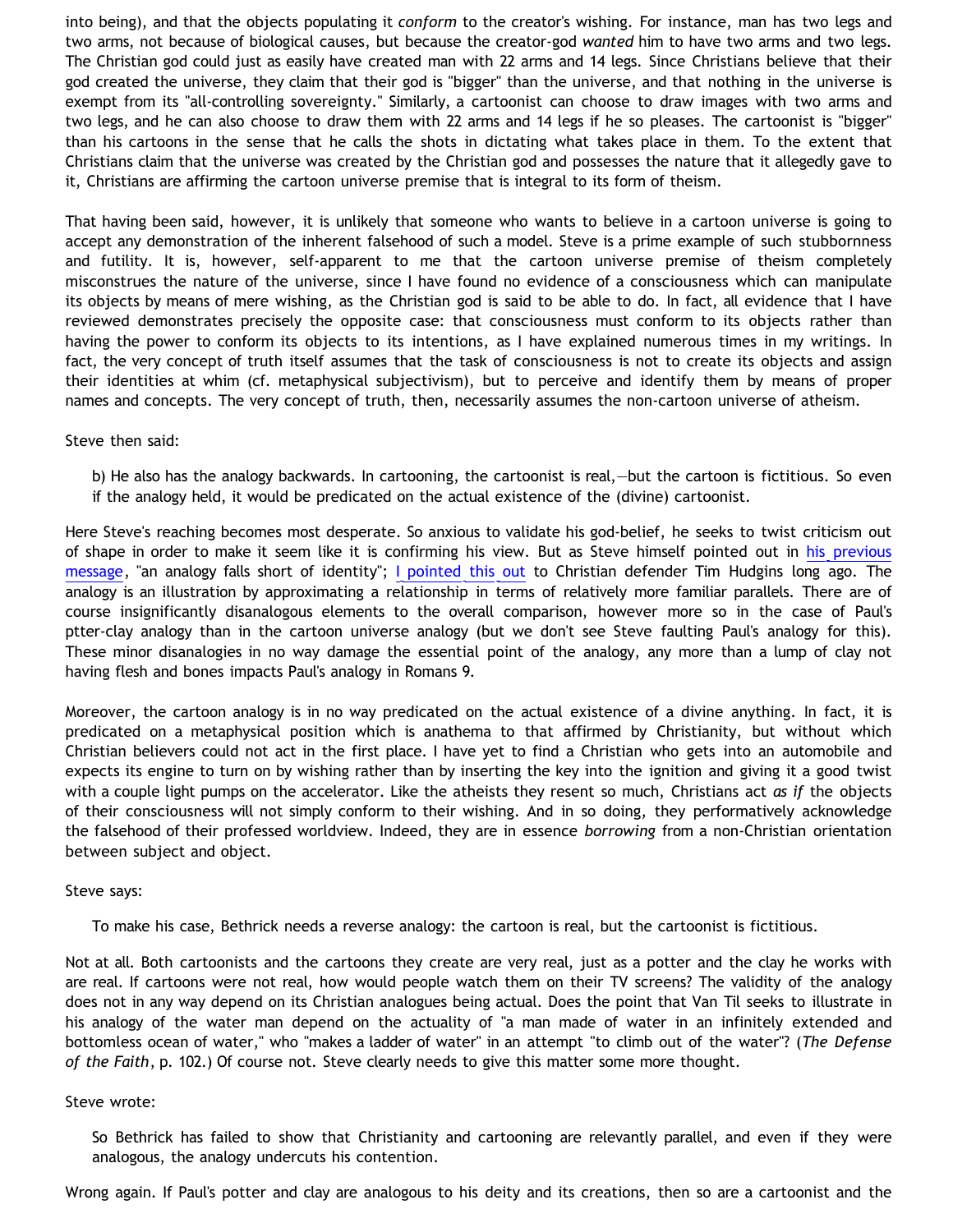cartoons he creates, for the same essential reasons. In fact, as I have shown, the cartoon universe analogy is even stronger than Paul's analogy of the potter and clay. In the case of Paul's analogy in Romans, the potter is working with a pre-existing substance - namely the clay he uses to mold artifacts. Here's a point of disanalogy with what Christianity claims about its deity and its creation which the cartoon universe analogy symbolically overcomes: the universe, claims Christianity, was created ex nihilo. In other words, the deity did not take some pre-existing material and then reshape it, as a potter does with clay. In the case of a cartoon, however, the cartoonist approximates the ex nihilo creation of the universe claimed by Christianity by starting with a blank slate and drawing whatever he wants, where he wants and when he wants, just as the Christian god is alleged to have started with no pre-existing materials and proceeded to create what it wanted, where it wanted and when it wanted by wishing them into existence. For instance, cartoonist can give his cartoon a horizon with 27 moons instead of our one moon. Similarly, the Christian god can create a planet with 27 moons (Christians think that their god created Uranus too, don't they?). The cartoonist could decide to give his cartoon horizon 27 moons "just because," as he faces no constraints on his blank slate that will limit his creativity to a number less than this. Similarly, the Christian god, when creating a planet, can give it 27 moons "just because," since no constraints will limit its creative abilities. It just wishes, and the planet and its moons will magically appear.

#### I wrote:

Moreover, on what basis can a Christian discount the element of imagination here? What is the substance of the believer's prayer requests, if not the improvement of the present state of affairs that he imagines his god can bring about? Do the believer's imaginings exceed his god's capabilities? Can his god not also create talking rabbits which operate heavy machinery and conduct symphony orchestras, just as a cartoonist imagines? The real question is whether or not the believer acts as if the universe is the cartoon his worldview conceives it to be, or an objective realm which does not conform to any subject's whims. Does he own up to his confession, or does he shirk it? That is the question.

#### Steve responded:

A Christian who understands the theology of prayer will pray according to the promises of God. God is not a genie. Prayer is not an exercise in rubbing Aladdin's lamp. You don't get three wishes.

What the bible explicitly teaches and what a particular theology teaches are often quite different. Rival Christian groups are always pointing this out to each other. But here the bible is explicit in its promise that its god will deliver when asked. Observe:

**Mt. 7:7-8** states: "Ask, and it shall be given you; seek, and ye shall find; knock, and it shall be opened unto you: For every one that asketh receiveth; and he that seeketh findeth; and to him that knocketh it shall be opened."

**Mt. 18:19** states: "Again I say unto you, That if two of you shall agree on earth as touching any thing that they shall ask, it shall be done for them of my Father which is in heaven."

**Mt. 21:22** states: "And all things, whatsoever ye shall ask in prayer, believing, ye shall receive."

**Jn. 14:13-14** states: "And whatsoever ye shall ask in my name, that will I do, that the Father may be glorified in the Son. If ye shall ask any thing in my name, I will do it."

**Jn. 15:7** states: "If ye abide in me, and my words abide in you, ye shall ask what ye will, and it shall be done unto you."

**Jn. 16:23-24** states: "Verily, verily, I say unto you, Whatsoever ye shall ask the Father in my name, he will give it you. Hitherto have ye asked nothing in my name: ask, and ye shall receive, that your joy may be full."

I welcome Steve's and any other Christian's efforts to downplay promises such as these, for I do not believe them either. They are, however, just a few of the verses that one can find in the New Testament which explicitly promise wish fulfillment. In terms of Christianity's cartoon universe, the believer is like Bugs Bunny having acquired self-awareness and being told by his illustrator (in whose "image" he was illustrated) that he can have whatever he wants just by asking for it. "Ask, and ye shall receive," says the promise of the divine cartoonist. The promise does not say, "Ask, and I might grant it." It clearly states "ye *shall* receive." But it is interesting to see Christians backpedaling from the bible's explicit promises, giving us the image of Bugs Bunny asking his cartoonist to give him a parka when he's drawn in an arctic setting, the cartoonist saying, "No, not just yet... You're going to have to freeze your little tail off first." All too often the bible models the divine cartoonist playing with its creations.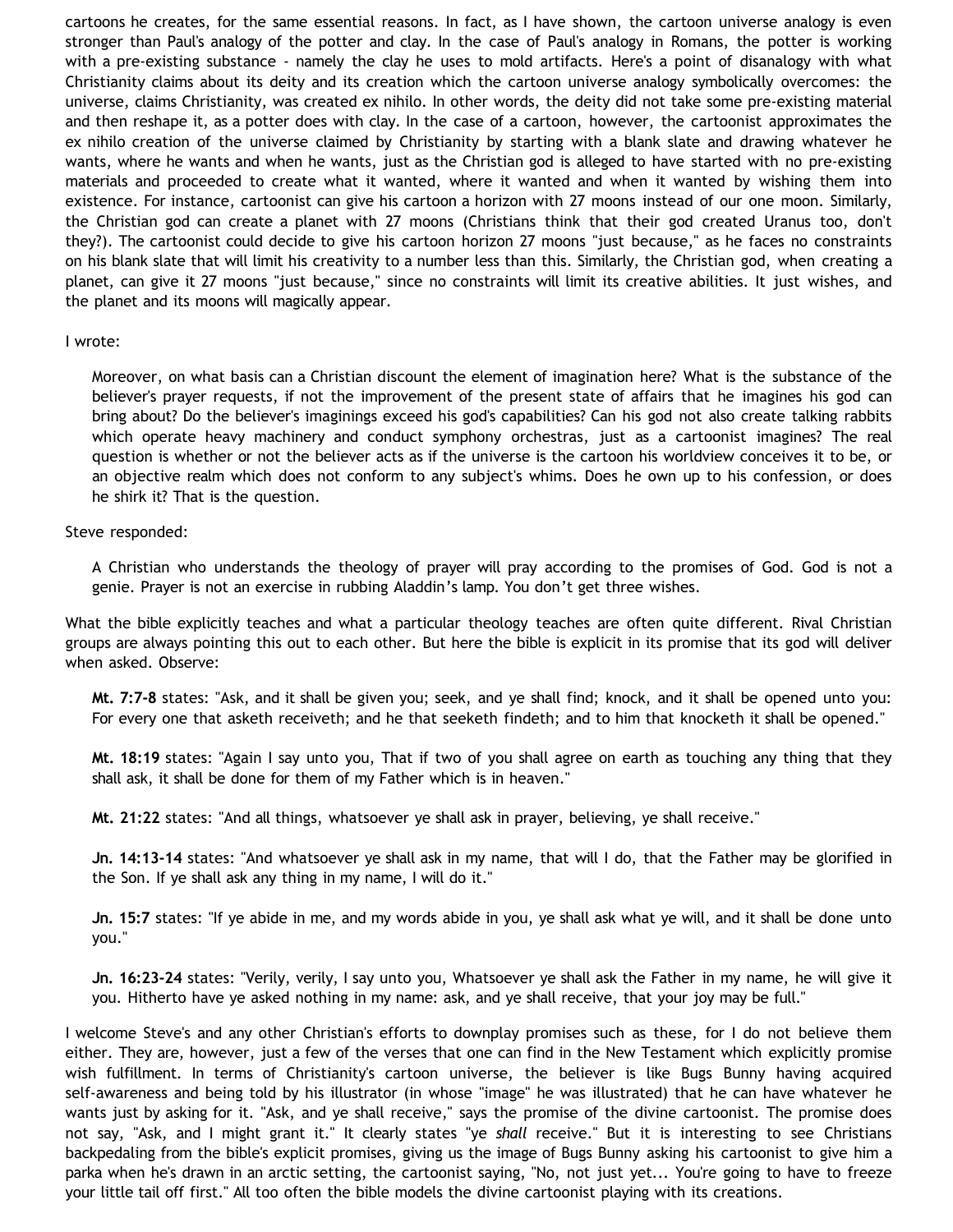The obviousness of a cartoon's fictitiousness is due to its overt modeling of metaphysical subjectivism. This of course varies from genre to genre, but is most explicit in children's programs, and also in worldviews like Christianity. Once one realizes this, he will see that Christianity is clearly false, because it assumes a false metaphysical basis. Reason and rationality assume the non-cartoon universe of the atheist, for the universe we live in operates according to Bacon's famous dictim: "Nature, to be commanded, must be obeyed." We saw this above in the example of typing on a computer keyboard. To transmit my intentions, I have to work with reality, because the objects with which I work do not obey my intentions. On the contrary, they obey natural law, and I have no choice but to work with natural law if I want to achieve anything.

But the universe as Christianity essentially conceives of it operates according to the cartoon dictim: "Nature, to be commanded, must be *willed*." According to the myth, what the Christian god *wills*, immediately becomes reality. The Christian god wills the universe to be, and it is. No fussing with natural laws here. What Christian would say that the objects of the universe do not directly obey his god's will? The Christian god will say to this rib, "Become thou Eve!" magically the rib turns into Eve upon command. The Christian god will say to the rain clouds, "Flood ye the earth!" and the rain clouds will obey, letting loose their waters to flood the earth, just as the divine cartoonist has commanded. The Christian god says to the flora and fauna of the earth, "Go now to Noah and get your sorry butts into his waiting barge!" and in the cartoon universe of theism, they obey as commanded. We are not told how koalas and kangaroos find their way to Noah's ark from the Australian landmass, but according to the myth they did so, just as they were commanded. For in the cartoon universe of theism, there is no exception to the primacy of divine wishing, no exception to the obedience that this wishing brings about in the objects which populate the universe. The "how" does not matter, for the lessons that the bible is intended to impart are not meant to have practical applicability in the non-cartoon universe of atheism where questions like "How did that happen?" make sense. What's important here is obedience to the ruling will, the all-controlling subject, on the part of any object. This will has the power to command any object in the cartooniverse, and any object so commanded shall obey without exception, just as the actions of Bugs Bunny obey the wishes of an illustrator.

Now, I certainly do not think the universe is analogous to a cartoon. Either Steve agrees with me that the universe is not analogous to a cartoon (and thus implicitly agrees that a worldview which likens the universe to a cartoon misconstrues the nature of the universe), or he disagrees with me, thus affirming that the universe is analogous to a cartoon. Steve has not made his position on this clear. I think that part of Steve's problem is that he's been working himself too hard, nervously posting hasty reactions to criticisms of his cartoon universe worldview without giving his own position the critical consideration it so sorely needs. I suggest he slow down, consider what he's responding to more carefully, and be willing to subject his own position to the same level of critical scrutiny he wants to have applied to rival positions. It's not hard to see the cartoon implications of theism, unless of course one is determined to resist them no matter what evidence is put forward. But what is he really resisting in that case? Is he resisting criticism? He thinks so. But in actuality, he is resisting the teachings of his own worldview. Child psychology is effective on [the mind of a child](http://bahnsenburner.blogspot.com/2005/12/with-minds-of-children.html) who doesn't want to grow up.

by Dawson Bethrick

*posted by Bahnsen Burner at [7:00 PM](http://bahnsenburner.blogspot.com/2006/06/steves-hays-ty-reaction-to-cartoon.html)*

### **5 Comments:**

#### [Aaron Kinney](http://www.blogger.com/profile/8138664) said...

Wow that was intense, but Steve's attempt to escape the Loony Tunes attributes of his Christian worldview fails miserably.

He simply cant admit that, by necessity, an existence created ex nihilo from a conscious being is equivalent to a cartoon universe.

Damn third party nihilists! Keep rockin Dawson :)

[June 21, 2006 10:49 AM](http://bahnsenburner.blogspot.com/2006/06/115091219624030373)

[openlyatheist](http://www.blogger.com/profile/21582664) said...

I fail to see how the analogy of universe to cartoon is more offensive to the Christian than the analogy of humanity